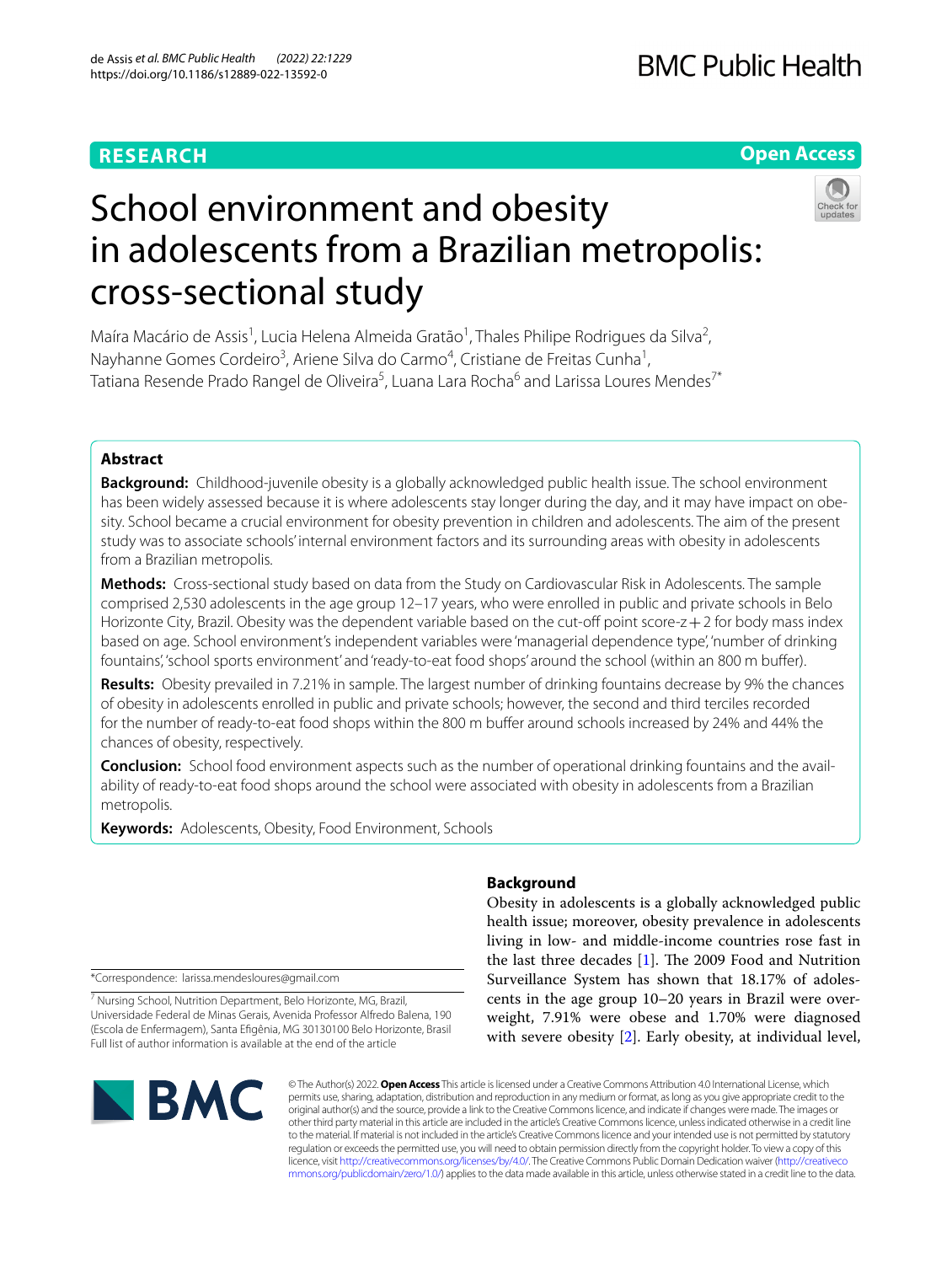can last throughout adulthood and cause other diseases, such as diabetes, high blood pressure and metabolic syndrome, a fact that worsens quality of life. From governments' viewpoint, the scenario can overburden health care facilities and increase expenses with health care assistance [[3\]](#page-8-2).

Environmental factors can stand out among obesity causes, from an ecological perspective [[4–](#page-8-3)[7\]](#page-9-0); and school, where adolescents spend much of their time, is among them  $[8]$  $[8]$ . Thus, depending on its features, the school environment can expose adolescents to unhealthy diets  $[9-12]$  $[9-12]$  and discourage exercising(PA) [[13\]](#page-9-4). This process may derive from ultra-processed food sales [\[12\]](#page-9-3) in school facilities and in their surroundings, as well as from lack of infrastructure for sports and leisure [[13](#page-9-4)].

A systematic review and meta-analysis of 20 studies on the potential association between the school environment and obesity in adolescents showed positive correlation between food sales in school facilities or in their surroundings and BMI, negative association between healthy food availability at school and obesity odds, and null association between the presence of nutrition policies or programs at school and obesity [\[12](#page-9-3)]. It was shown that eight out of the twenty reviewed studies did not apply cluster analysis [[12\]](#page-9-3). Dighe et al. (2020) [\[13](#page-9-4)] conducted a cross-sectional study and estimated the association between school environment food aspects and PA with BMI outcome in a sample of 6–19-year-old students from public schools in low-income cities in New Jersey (USA)  $[13]$  $[13]$ . The aforementioned authors found reversed association between healthier food at school and PA settings, mainly when it comes to healthier options of school food and of fewer unhealthy food, competitive food offers and a larger number of PA facilities and BMI among school-aged children. However, the results found depict adolescents from schools with very minority populations [[13\]](#page-9-4).

The aim of the present study was to evaluate adolescents in public and private schools from a Brazilian metropolis to estimate the association between schools' internal environment factors and their surrounding areas with obesity based on contextual analysis.

## **Methods**

## **Study design, site and duration**

Cross-sectional study based on data provided by the Study on Cardiovascular Risks in Adolescents, also known as ERICA, which was a school-based national cross-sectional study conducted from March 2013 to December 2014, with 74,589 adolescents in the age group 12–17 years who were enrolled in public and private schools from a Brazilian metropolis. Detailed information about sample defnition, sampling process, research protocol, participants' selection and data collection at ERICA were published in previous studies [\[14,](#page-9-5) [15](#page-9-6)].

## **Research sample**

Research sample included adolescents from 1,247 schools, in 124 counties, who were enrolled in the last three years of elementary school and in the three years of high school in 124 counties. The selected counties were divided into 32 geographic strata, namely: 26 state capitals, 1 Federal District and 5 strata representing counties with more than 100 thousand inhabitants located in the country's macro-regions.

Schools were selected based on both number of students and probability inversely proportional to distance between the state capital and the other counties. Three classes were selected per school, based on diferent school-shift combinations (morning and afternoon) and grades (7th, 8th and 9th grade of elementary school; frst, second and third grade of high school), at equal probability. All students from the selected classes were invited to participate in the study. Adolescents out of the age group 12 to 17 years were excluded from the study, as well as students with some degree of inability capable of impairing their anthropometric evaluation and of stopping them from fulflling the questionnaire, as well as pregnant adolescents.

Only adolescents enrolled in schools from Belo Horizonte City, capital of Minas Gerais State, were assessed in the current study (2,530 adolescents).

The study was approved by the Ethics Committee in Research of the institution belonging to the study's central coordination (IESC/UFRJ) and of each Brazilian state. The cut-off point set for Belo Horizonte, in the current study, was approved by the Research Ethics Committee of Federal University of Minas Gerais (CAAE: 61,335,316.5.0000.5149; Opinion 3.691.415 and CAAE: 38,003,220.4.0000.5149; Opinion 4.454.467). All adolescents who have participated in the study signed the consent form and their parents, or legal guardians, signed the free and informed consent form.

## **Study protocol**

## *Outcome variable*

Anthropometric measurements of the full sample were taken by trained researchers. Weight was measured through single measurement on electronic scale Líder® (200 kg capacity and 50 g variation) and height was calculated based on the mean of two measurements taken in sequence, in portable and detachable stadiometer (Alturexata<sup>®</sup>), at millimeter resolution and at up to 213 cm feld of use.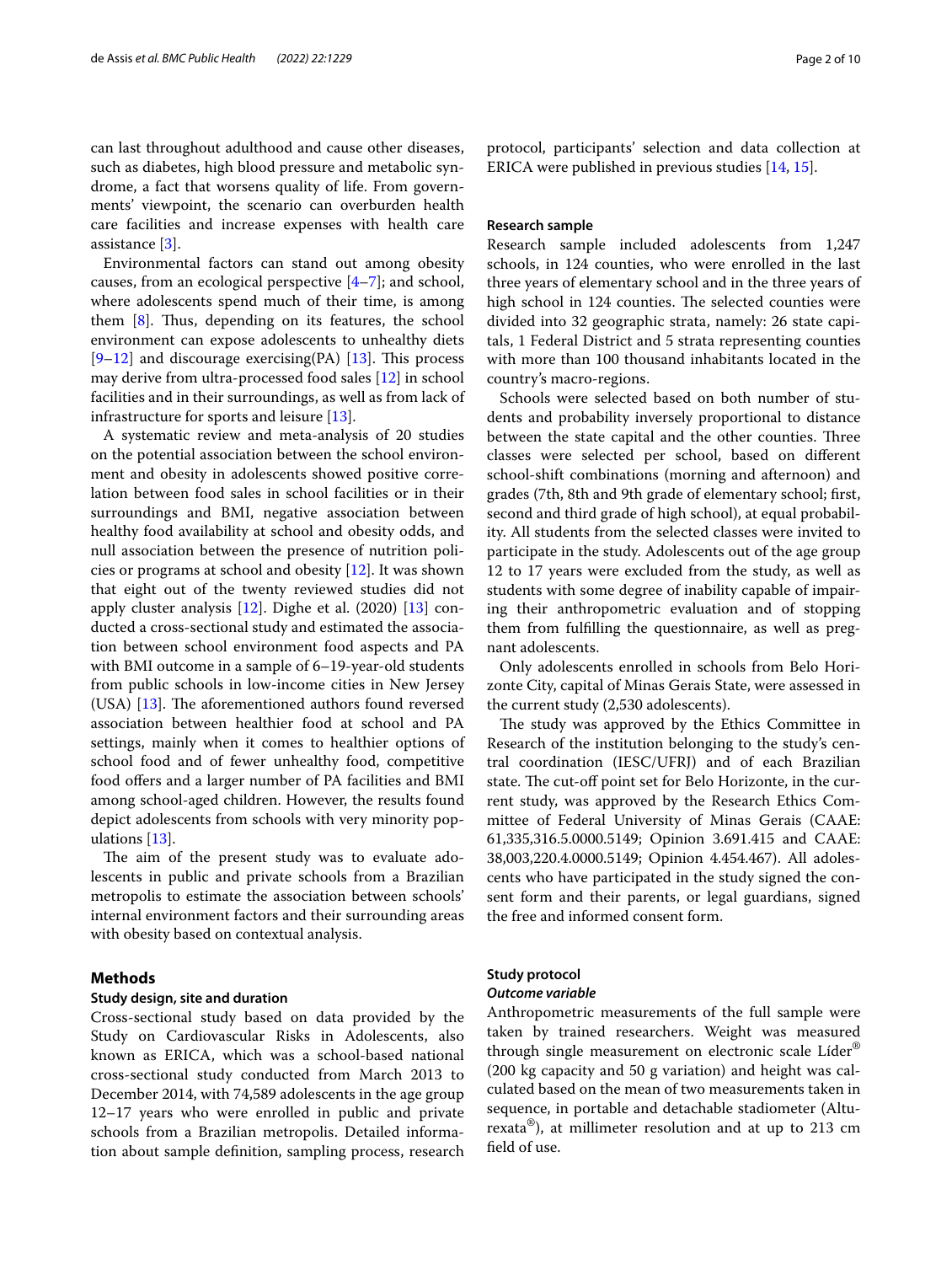## *Individual explanatory variables and adjusted variables*

Data of each participant were collected through a questionnaire that was answered by the participants in electronic device (PDA, *Personal Digital Assistants*) – there was no intervention by researchers.

The quantitative variable 'number of operational drinking fountains" was found based on the following questions: "Are there drinking fountains in the school?" and "How many of them are working?", which were answered by school principals.

The proxy school-environment variable for exercising comprised variables "outdoor courtyard", "indoor courtyard", "pool" and "sports availability after school shift", which were built through Principal Component Analysis (PCA). Variables used in this composition were provided by school principals, who had provided information on the number of sports spaces within the questionnaire (outdoor courtyard, indoor courtyard and pool), as well as on sports activities provided by the school to students after the school shift (wrestling, soccer, volleyball, swimming and athletics). Two categories were taken into consideration, namely: "less favorable conditions" and "more favorable conditions" for exercising. The "more favorable conditions" category was featured by the largest number of indoor courtyards, larger number of sports modalities offered by the school (wrestling, soccer, volleyball, swimming and athletics, among others) and having a pool in the school.

Variable "how often legal guardians have supper with the adolescent" was measured through the question: "Does your father (or step-father) or mother (or stepmother), or legal guardian, have supper with you?"—the following answers were available: "almost never", "sometimes", "almost every day" and "every day". Variable "living with parents" was calculated by combining variables "living with the mother (yes/no)" and "living with the father (yes/no)". Variable "having breakfast" was calculated based on the question: "Do you have breakfast?". Answer options were "I do not have breakfast"; "I have breakfast sometimes"; "I have breakfast almost every day" and "I have breakfast every day". Exercising was classifed as inactive (0 mn/week), insufficiently active  $(1 - 299 \text{ min/}$ week) and active ( $\geq$  300 min/week), according to WHO's recommendations [\[16](#page-9-7)].

The socioeconomic score was assessed in ERICA based on questions about owning assets and comfort items according to the social stratifcation of the Brazilian Economic Classifcation Criteria (CCEB), which was elaborated by the Brazilian Association of Research Companies [[17\]](#page-9-8). However, no information about mother's schooling was provided in 20.41% of questionnaires. Thus, by taking into account that the exclusion of these individuals would represent signifcant loss for the sample, the option was made to only sum the score

recorded for "owning assets" to "having a housekeeper" (which was renamed as socioeconomic score in the current study). The socioeconomic score was featured based on three equal intervals, as defned by Moura et al., [\[18](#page-9-9)], namely: low socioeconomic level, 0 -12; medium socioeconomic level, 13–25; and high socioeconomic level, 26–38.

## *Geographical data featuring*

School address was provided by ERICA's central committee so it would be possible assessing the food environment around the school. Information on food sales shops from 2014 was provided by the Sub-secretariat of State Revenue, Superintendence of Tax Collection and Information, and by the Direction of Economic-Fiscal Information of Minas Gerais State Government. The list by the National Classifcation of Economic Activities (CNAE) was used to feature these shops based on their main activity [\[19](#page-9-10)].

Schools and food shops were georeferenced based on latitude and longitude information processed in the QGIS 2.8.6 and ArcGis 10.8 software to determine the number of food sales shops around the school. A 800 m buffer was drawn from the school's centroid [\[20](#page-9-11)]. Collected data were inserted in the sampled adolescents' database – a single database number was created.

The analyzed food sales shops around the assessed schools were the ones selling ready-to-eat food, as suggested by Peres et al.  $[9]$  $[9]$ . The following shop categories were taken into consideration: dinners, snack shops, bars, restaurants, bakeries, supermarkets, hypermarkets and grocery stores.

The VHI of schools' vicinities is one of the synthetic measurements ofset for socioeconomic and sanitation conditions; it was built from information provided by the 2010 demographic census on income, education, work, leisure and social insertion. This index ranges from 0 to 1—the higher its value, the greater the health vulnerability of the census sector [\[21](#page-9-12)].

## **Statistical analysis**

## *Outcome variable*

Obesity was the adopted dependent variable, which was classifed based on adolescents' weight and height measurements. The score- $z+2$  was the adopted cut-off point for body mass index, based on age [\[22](#page-9-13)].

## *Independent variables*

Environmental independent variables were 'school managerial dependence type (public/private), 'number of operational drinking fountains in the school", school sports environment' and 'food sales environment around the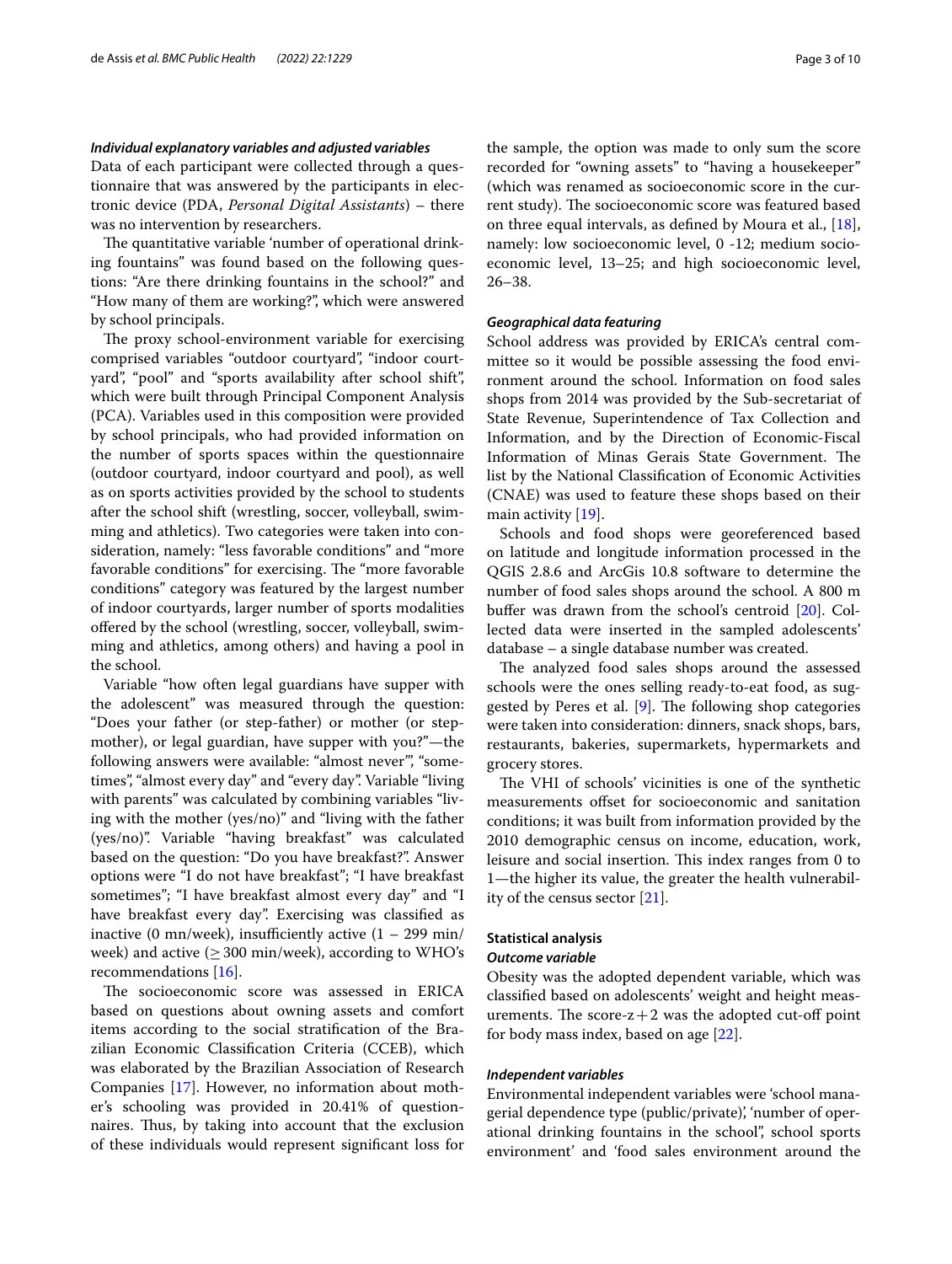school'—which was assessed through ready-to-eat food shops within a 800 m bufer around the school.

#### *Adjustment variable*

The following adjustment variables were included in the study: sex (male/female), age group  $\left($  < 15 years/ $\geq$  15 years), self-referred skin color (white, black or brown, Asian, Indigenous), socioeconomic score (high, medium or low), living with parents (with both parents, only with the mother or with the father, does not live with the parents), how often the legal guardian has supper with the adolescent (never or almost never, sometimes, almost every day, every day), how often the adolescent has breakfast (does not have it, sometimes, almost every day, every day), exercising (inactive, insufficiently active, active), and school surroundings' vulnerability for health index (VHI) (low, medium, high and very high risk).

The descriptive analysis of individual variables and of schools' internal and external environment was carried out by calculating frequencies' distribution through the survey modulus to analyze data of a complex sample.

The principal component analysis (PCA) was performed to create the school environment variable for exercising. Variables 'outdoor courtyard' and 'sports modality ofered (wrestling, soccer, volleyball, swimming and athletics) after school shift', and the number of pools in the school were included in the PCA. *Kaiser-Mayer-Olkin* (KMO) coefficient was estimated as PCA adjustment measurement, at values ranging from 0.5 to 1.0, which were considered acceptable for this index. Components recording eigenvalues>1.0—defned according to the scree plot graph, were extracted from the PCA. Components' structure was found through variables presenting factorial load higher than 0.3—a variable within the score units was generated for each school environment category. These variables enabled creating a new categorical variable, which was divided by the median of the score distribution recorded for this category.

## **Multilevel analysis**

Association between school internal and external environment variables and obesity in adolescents enrolled in public and private schools was estimated through the multilevel logistic models. The bivariate analysis was carried out through multilevel logistic regression model, which used obesity as dependent variable. Variables showing *p*-value < 0.20 in the bivariate analysis were used as covariates in the multivariate model.

Four models were proposed for the multivariate analysis: i. empty model; ii. only individual variables; iii. only environmental variables; and iv; individual and environmental variables. The Intraclass Correlation Coefficient (ICC) was estimated to quantify the obesity:explained variance ratio at individual and contextual level. The model's adjustment evaluation was performed by comparing Akaike's Information Criterion (AIC) values, since AIC value reduction points towards better model adjustment for the response variable.

The statistical package of the *Statistical Software for professional* (STATA), version 14.0, was used for the calculations. The multilevel models used the gllamm command, which works with non-independent data and with multilevel analysis, based on the inclusion of sampling weighs for complex samples. The analyses took into consideration individuals as level 1 unit and schools as level 2 unit. *Odds ratio* (OR) at 95% confdence interval (95% CI) was used to measure the association. Signifcance level was set at 5%.

## **Ethics approval and consent to participate in the study**

The study was approved by the Research Ethics Committees of the institution coordinating the study (IESC/ UFRJ) and of each Brazilian state. Adolescents who agreed to participate in the study signed the written informed consent form; parents or legal guardians signed the written informed consent form of all under-18 participants. Participants' identifcation remained confdential.

## **Results**

Based on the analyses, 2,530 adolescents were in the age group 12–17 years and enrolled in 43 schools in Belo Horizonte City, Minas Gerais State, Brazil. Obesity prevailed in 7.21% (CI 95% 6.13 – 8.47) of the sample. According to the descriptive analyses, most adolescents belonged to the male sex (50.32%), they were younger than 15 years (51.21%) and declared themselves as black or brown (62.53%) (Table [1](#page-4-0)). It was also possible observing that only 1.28% of them have presented low socioeconomic score and 4.5% did not live with their parents. Adolescents who have reported to never, or almost never, have supper with their legal guardians, and who do not have breakfast, reached 13.23% and 17.48%, respectively. Furthermore, 30.84% of them were classifed as physically inactive (0 min./week) (Table [1\)](#page-4-0).

Table [2](#page-4-1) presents the PCA results, and the component loads of variables forming the school sports environment component, which is featured by having an outdoor courtyard, availability of diferent sports modalities after the school shift and by the largest number of pools in the schools (Table [2](#page-4-1)).

In total, 77.58% of the schools were public, 64.63% of them had unfavorable school sports environment and their mean number of drinking fountains was 6.34  $(SD=0.52)$ . Yet, 48.95% of the sample comprised adolescents enrolled in schools located in neighborhoods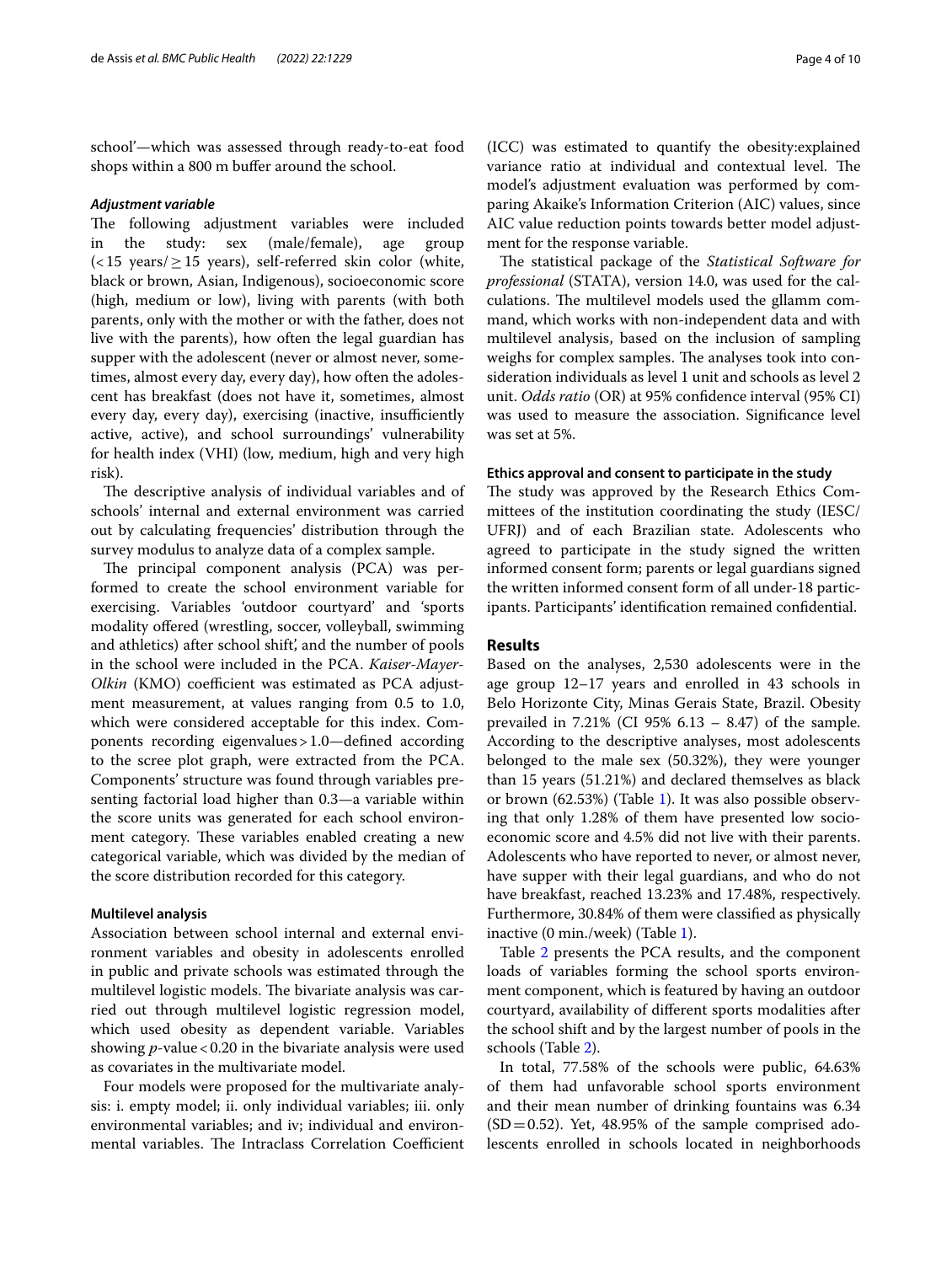<span id="page-4-0"></span>**Table 1** Sample featuring based on obesity in students in the age group 12–17, from Belo Horizonte City, Minas Gerais State, Brazil, 2013 -2014

| Variable                                                                    | <b>Total</b><br>$\%$ | Obese<br>$\%$ | Non-obese<br>$\%$ | Non-adjusted<br>OR* | CI 95% |      | P-value    |
|-----------------------------------------------------------------------------|----------------------|---------------|-------------------|---------------------|--------|------|------------|
| Sex ( $n = 2.530$ )                                                         |                      |               |                   |                     |        |      |            |
| Male                                                                        | 50.32                | 50.08         | 50.34             | Ref                 |        |      |            |
| Female                                                                      | 49.68                | 49.92         | 49.66             | 1.04                | 0.95   | 1.15 | 0.352      |
| Age group ( $n = 2.530$ )                                                   |                      |               |                   |                     |        |      |            |
| $<$ 15 years                                                                | 51.21                | 63.82         | 50.23             | Ref                 |        |      |            |
| $>$ = 15 years                                                              | 48.79                | 36.18         | 49.77             | 0.67                | 0.6    | 0.76 | $< 0.001*$ |
| Self-referred skin color ( $n = 2.473$ )                                    |                      |               |                   |                     |        |      |            |
| White                                                                       | 33.8                 | 24.51         | 34.49             | Ref                 |        |      |            |
| Black or brown                                                              | 62.53                | 71.19         | 61.89             | 2.21                | 1.95   | 2.5  | $< 0.001*$ |
| Asian                                                                       | 2.31                 | 3.18          | 2.25              | 1.21                | 0.78   | 1.87 | 0.389      |
| Indigenous                                                                  | 1.36                 | 1.12          | 1.37              | 1.22                | 0.71   | 2.09 | 0.454      |
| Socioeconomic score ( $n = 2.473$ )                                         |                      |               |                   |                     |        |      |            |
| High                                                                        | 29.52                | 37.44         | 28.94             | Ref                 |        |      |            |
| Medium                                                                      | 69.2                 | 61.24         | 69.79             | 0.73                | 0.65   | 0.81 | $< 0.001*$ |
| Low                                                                         | 1.27                 | 1.32          | 1.28              | 0.75                | 0.49   | 1.15 | $0.193*$   |
| Lives with parents ( $n = 2.530$ )                                          |                      |               |                   |                     |        |      |            |
| Both parents                                                                | 56.65                | 61.04         | 56.31             | Ref                 |        |      |            |
| Only with the mother or the father                                          | 38.81                | 33.02         | 39.26             | 0.78                | 0.7    | 0.87 | $< 0.001*$ |
| <b>No</b>                                                                   | 4.54                 | 5.94          | 4.43              | 2.01                | 1.67   | 2.42 | $< 0.001*$ |
| How often the legal guardian has supper with the adolescent ( $n = 2,530$ ) |                      |               |                   |                     |        |      |            |
| Never or almost never                                                       | 13.23                | 17.41         | 12.9              | Ref                 |        |      |            |
| Sometimes                                                                   | 24.14                | 26.77         | 23.93             | 0.78                | 0.67   | 0.9  | $< 0.01*$  |
| Almost every day                                                            | 21.04                | 17.47         | 21.31             | 0.48                | 0.41   | 0.57 | $< 0.001*$ |
| Every day                                                                   | 41.59                | 38.35         | 41.86             | 0.54                | 0.47   | 0.62 | $< 0.001*$ |
| Breakfast-having frequency ( $n = 2,530$ )                                  |                      |               |                   |                     |        |      |            |
| Does not have it                                                            | 17.48                | 20.1          | 17.28             | Ref                 |        |      |            |
| Sometimes                                                                   | 27.31                | 33.76         | 26.81             | 0.89                | 0.78   | 1.02 | $0.124*$   |
| Almost every day                                                            | 12.59                | 11.17         | 12.7              | 0.56                | 0.46   | 0.67 | $< 0.001*$ |
| Every day                                                                   | 42.62                | 34.97         | 43.21             | 0.48                | 0.42   | 0.55 | $< 0.001*$ |
| Exercising ( $n = 2,530$ )                                                  |                      |               |                   |                     |        |      |            |
| Inactive (0 min/week)                                                       | 30.84                | 34.71         | 30.54             | Ref                 |        |      |            |
| Insufficiently active (1 - 299 min/week)                                    | 27.18                | 27.79         | 27.13             | 0.85                | 0.75   | 0.96 | $0.01*$    |
| Active ( $\geq$ 300 min/week)                                               | 41.98                | 37.50         | 42.33             | 0.86                | 0.77   | 0.97 | $0.014*$   |

Weighed sample rate. \* *p*<0.20

<span id="page-4-1"></span>**Table 2** Component loads formed by principal component variables related to exercising in school environments included in ERICA study. Brazil, 2013–2014

| Indicator                                          | Component | KMO    |
|----------------------------------------------------|-----------|--------|
| Outdoor courtyard                                  | 0.6560    | 0.5301 |
| Sports modality availability after<br>school shift | 0.3242    | 0.5685 |
| Number of pools                                    | 0.6815    | 0.5525 |
| Eigenvalue                                         | 172       |        |
| Explained variance (%)                             | 57.18     |        |
| General                                            |           | 0.5247 |

*KMO* Kaiser–Meyer–Olkin

accounting for low VHI—26.22% of schools were in the highest tercile recorded for the number of ready-to-eat food shops within the 800-m buffer around the school (Table [3\)](#page-5-0).

Table [4](#page-6-0) presents four models: one null and three adjusted models. Based on models 1 to 4, the increase in the number of operational drinking fountains  $(OR=0.91;$ CI95% 0.89 – 0.93) has signifcantly decreased the chances of obesity  $(p<0.05)$  after adjustments were done in the models for individual variables. The second  $(OR = 1.24; C195\% 1.06 - 1.44)$  and third  $(OR = 1.44;$ IC95% 1.17 – 1.77) terciles recorded for the number of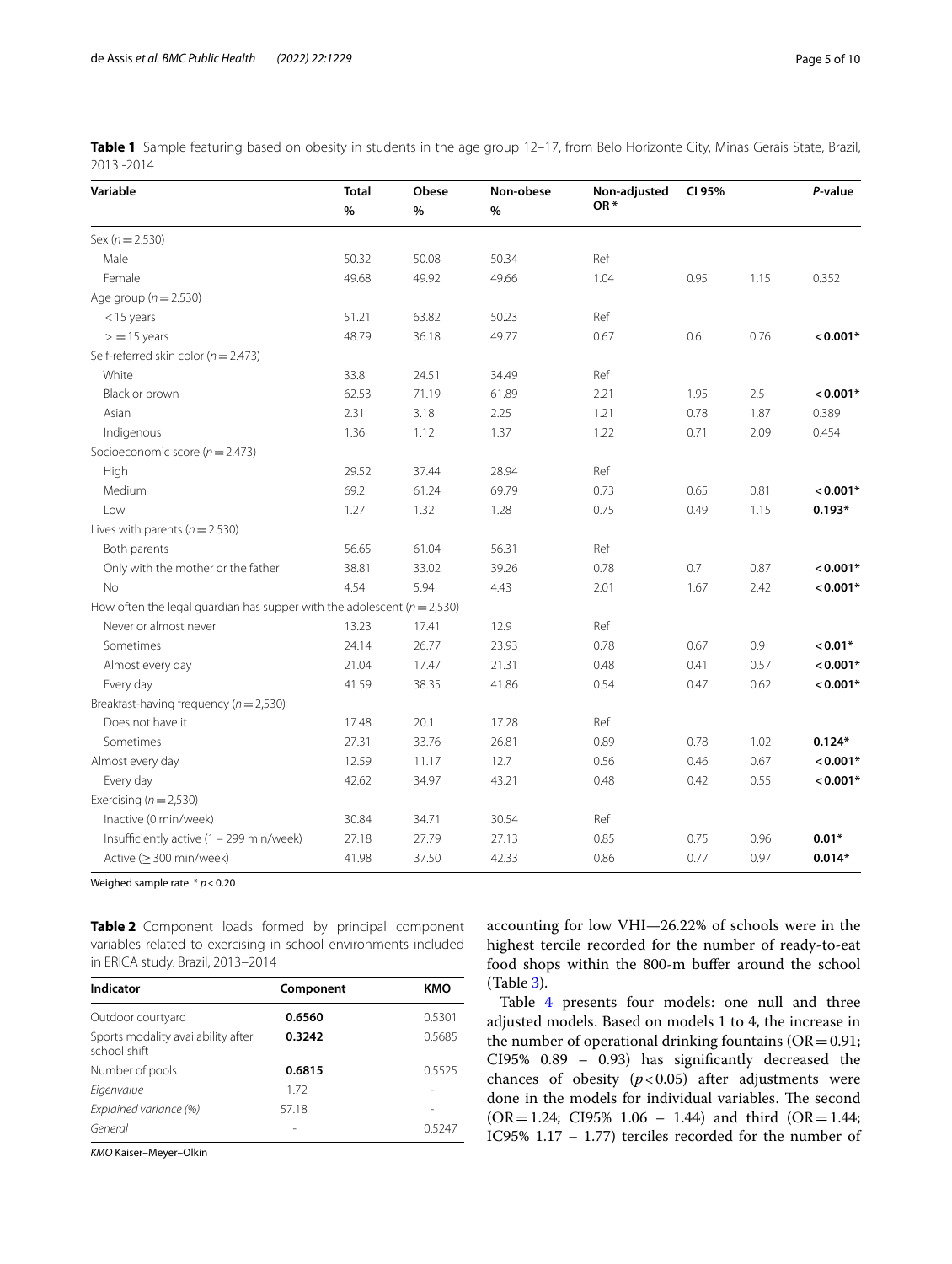| <b>Variables</b>                                                                            | <b>Total</b> | Obese      | Non-obese  | Non-adjusted | CI 95% |      | P-value    |
|---------------------------------------------------------------------------------------------|--------------|------------|------------|--------------|--------|------|------------|
|                                                                                             | $\%$         | $\%$       | $\%$       | OR           |        |      |            |
| School environment for exercising $a(n=2,530)$                                              |              |            |            |              |        |      |            |
| Unfavorable conditions                                                                      | 64.63        | 64.19      | 64.61      | Ref          |        |      |            |
| More favorable conditions                                                                   | 35.37        | 35.81      | 35.39      | 0.76         | 0.66   | 0.89 | $< 0.001*$ |
| Vulnerability to health index (VHI) $(n = 2,466)$                                           |              |            |            |              |        |      |            |
| Low                                                                                         | 48.94        | 49.86      | 48.87      | Ref          |        |      |            |
| Medium                                                                                      | 43.62        | 43.2       | 43.65      | 0.83         | 0.71   | 0.97 | $0.021*$   |
| High and very high                                                                          | 7.44         | 6.94       | 7.48       | 0.7          | 0.46   | 1.07 | 0.106      |
| School managerial dependence type ( $n = 2,530$ )                                           |              |            |            |              |        |      |            |
| Public                                                                                      | 77.58        | 77.76      | 77.57      | Ref          |        |      |            |
| Private                                                                                     | 22.42        | 22.24      | 22.43      | 0.55         | 0.45   | 0.66 | $< 0.001*$ |
| Ready-to-eat food shops within the 800-m buffer around the school $b(n=2.530)$ (min., max.) |              |            |            |              |        |      |            |
| 1st tercile $(2 - 49)$                                                                      | 37.78        | 33.91      | 38.07      | Ref          |        |      |            |
| 2nd tercile $(50 - 79)$                                                                     | 36           | 43.7       | 35.41      | 1.25         | 1.05   | 1.49 | $0.011*$   |
| 3rd tercile (85 - 437)                                                                      | 26.22        | 22.39      | 26.52      | 1.23         | 1.04   | 1.46 | $0.015*$   |
| Number of drinking fountains c                                                              | 6.34(0.52)   | 5.66(0.49) | 6.39(0.53) | 0.93         | 0.91   | 0.94 | $< 0.001*$ |

<span id="page-5-0"></span>**Table 3** Featuring the school environment based on obesity in students in the age group 12–17 years from Belo Horizonte City, Minas Gerais State, Brazil, 2013 -2014

Weighed sample rate. \**p*<0.05

a Most favorable conditions: larger number of indoor courtyards, larger number of sports modality available at school (wrestling, soccer, volleyball, swimming and athletics, among others) and availability of pools in school environment

**b Dinners, snack shops, bars, restaurants, supermarkets, hypermarkets and grocery stores** 

<sup>c</sup> Variable 'number of drinking fountains' is quantitative and it is expressed in means (standard deviation)

ready-to-eat food shops around the school (800 m) have increased the chances for obesity  $(p<0.05)$ . The sports environment did not present statistically signifcant association. It was possible observing AIC reduction in the null model after the individual and school-level variables were included in all models.

## **Discussion**

The herein recorded results have suggested that school environment features, such as number of operational drinking fountains and the availability of ready-to-eat food shops around the school were associated with obesity in public and private school adolescents from a Brazilian metropolis.

The largest number of operational drinking fountains was the school environment factor associated with reduced chances of obesity in adolescents. It is so, because drinking fountains' availability in school environment can favor water intake by students. According to an intervention study carried out in Los Angeles, USA, drinking water supply in school cafeterias combined to food and nutrition education promotion actions were associated with higher drinking water consumption by adolescents in school environment [[23](#page-9-14)].

Accordingly, water availability at school to replace sugary drinks, 100% fruit juice and other beverages' intake can, somehow, be a benefcial intervention measure for students' health. A study performed in New York City, USA, has shown that water availability was associated with weight loss in elementary and high school students [[24\]](#page-9-15), because the over consumption of sugary drinks is a risk factor for the development of non-communicable chronical diseases, given their free sugar content [[25\]](#page-9-16). On the other hand, drinking water consumption is related to several benefts to health, such as improved cognition, reduced number of dental cavities, lower body weight, as well as to lower sugary drinks' intake by children and adolescents, mainly when this action is associated with other healthy behaviors [\[23,](#page-9-14) [26](#page-9-17), [27\]](#page-9-18).

It is essential emphasizing that WHO acknowledges the importance of ensuring access to drinking water at schools. Along with a series of other recommendations, this orientation is included in two documents issued by WHO about strategic actions focused on reducing sugary drinks' intake in school environment and on preventing obesity in children and adolescents [[28\]](#page-9-19).

It was possible observing that the second and third terciles recorded for ready-to-eat food shops within the 800-m bufer around the school unit were associated with increased chances of obesity. This finding can be explained by the likely impact of unhealthy food sold in these shops, which could have infuenced students' food consumption and, consequently, their overweight/obesity condition [[29](#page-9-20), [30\]](#page-9-21). Snack bars and pubs are the prevailing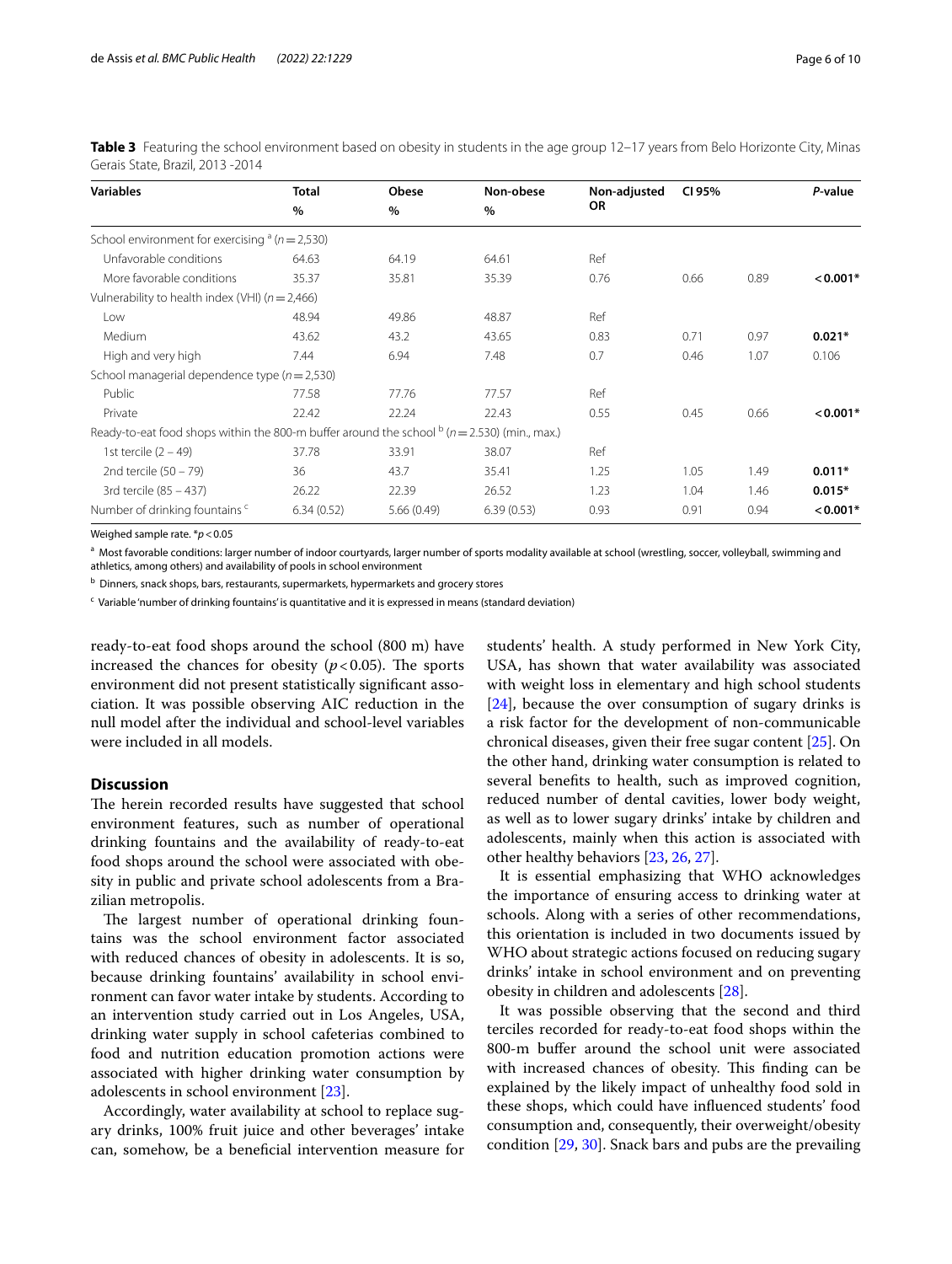<span id="page-6-0"></span>

| dal |                                                                                                                                            | ्तून        | ć                                                   | i<br>j                                                                                  | ٩      |
|-----|--------------------------------------------------------------------------------------------------------------------------------------------|-------------|-----------------------------------------------------|-----------------------------------------------------------------------------------------|--------|
|     |                                                                                                                                            |             |                                                     | ₫<br>$\frac{1}{2}$<br>ļ<br>C LUC<br>ì<br>j<br>lite City Minac Geraic State Rrazili<br>j | ・リリコンコ |
|     | in schools trom<br>うりつうりつ<br>֞֟֓֓֝֓֝֬֝׆֧֛֧֦֧֦֧֦֧֦֧֦֧֦֧֦֧֦֧֦֦֧֦֧֦֧֦֧֦֧֦֦֧֦֦֦֦֦֦֦֦֦֦֦֦֦֦֦֦֦֦֦֦֦֦֦֦֦֦֦֦֦֚֚֚֚֓֓֓֓֓֓֓֓֓֓֓֟֓֝֓֓֞֬֝֓֝֟֝֟֟֟֟֟֟֟֟֟֟ | באל אנטרפור | at for internal and external school environment for | נ<br>ו<br>;<br>;<br>1e4 Multilevel loaistic rearession models                           |        |

| Variable                                                    | Null Model |          |                | Model 1    |        |              | Model <sub>2</sub> |          |                | w<br>Model <sub>3</sub> |        |                |
|-------------------------------------------------------------|------------|----------|----------------|------------|--------|--------------|--------------------|----------|----------------|-------------------------|--------|----------------|
|                                                             | $\epsilon$ | CI 95%   |                | $\epsilon$ | CI 95% |              | $\epsilon$         | CI 95%   |                | $\epsilon$              | CI 95% |                |
| INDIVIDUAL VARIABLES                                        |            |          |                |            |        |              |                    |          |                |                         |        |                |
| Sex                                                         |            |          |                |            |        |              |                    |          |                |                         |        |                |
| Male                                                        |            |          |                | Ref        |        |              |                    |          |                | Ref                     |        |                |
| Female                                                      |            |          |                | 0.98       | 0.88   | 1.09         | $\mathbf{I}$       |          | $\mathbf{I}$   | 0.96                    | 0.86   | 1.07           |
| Age                                                         |            |          |                |            |        |              |                    |          |                |                         |        |                |
| $<$ 15 years                                                |            |          |                | Ref        |        |              |                    |          |                | Ref                     |        |                |
| $>$ = 15 years                                              |            |          | $\mathbf{I}$   | $0.72*$    | 0.63   | 0.81         | $\mathbf I$        |          | $\mathbf{1}$   | $0.65*$                 | 0.58   | 0.73           |
| Socioeconomic score                                         |            |          |                |            |        |              |                    |          |                |                         |        |                |
| High                                                        |            |          |                | Ref        |        |              |                    |          |                | Ref                     |        |                |
| Medium                                                      |            |          |                | $0.72*$    | 0.64   | 0.80         | $\mathbf I$        |          | $\mathbf{I}$   | $0.76*$                 | 0.68   | 0.86           |
| Low                                                         |            |          | $\mathbf{I}$   | 0.75       | 0.49   | 1.15         | $\sim$ 1           |          | $\overline{1}$ | 0.74                    | 0.48   | 1.15           |
| Lives with the parents                                      |            |          |                |            |        |              |                    |          |                |                         |        |                |
| Both                                                        |            |          |                | Ref        |        |              |                    |          |                | Ref                     |        |                |
| Only with the mother or father                              |            |          |                | $0.80*$    | 0.71   | 0.90         | $\mathbf I$        |          |                | $0.71*$                 | 0.63   | 0.80           |
| $\frac{1}{2}$                                               |            |          | $\mathbf{I}$   | $2.00*$    | 1.65   | 2.43         | $\sim$ 1           |          | $\sim$         | $1.86*$                 | 1.52   | 2.27           |
| How often the legal guardian has supper with the adolescent |            |          |                |            |        |              |                    |          |                |                         |        |                |
| Never or almost never                                       |            |          |                | Ref        |        |              |                    |          |                | Ref                     |        |                |
| Sometimes                                                   |            |          | $\mathbf{I}$   | $0.72*$    | 0.61   | 0.85         |                    |          |                | $0.65*$                 | 0.55   | 0.77           |
| Almost every day                                            |            |          | $\mathbf{1}$   | $0.66*$    | 0.55   | 0.78         | $\mathcal{A}$      |          | $\mathbf{I}$   | $0.60*$                 | 0.50   | 5.0            |
| Every day                                                   |            | $\sim$ 1 | $\sim 1$       | $0.70*$    | 0.60   | 0.82         | $\sim$ 1           | $\sim 1$ | $\sim$ 1       | $0.61*$                 | 0.52   | $\overline{5}$ |
| Breakfast-having frequency                                  |            |          |                |            |        |              |                    |          |                |                         |        |                |
| Does not have it                                            |            |          |                | Ref        |        |              |                    |          |                | Ref                     |        |                |
| Sometimes                                                   |            |          |                | 0.98       | 0.84   | 1.13         |                    |          | $\mathbf{I}$   | 0.97                    | 0.83   | 1.13           |
| Almost every day                                            |            |          | $\mathbf{I}$   | $0.69*$    | 0.57   | 0.84         | $\mathbf{I}$       |          | $\mathcal{A}$  | $0.73*$                 | 0.60   | 0.89           |
| Every day                                                   |            | $\sim$ 1 | $\sim$ 1       | $0.49*$    | 0.42   | 0.57         | $\sim$             |          | $\sim$ 1       | $0.49*$                 | 0.42   | 0.57           |
| Exercising                                                  |            |          |                |            |        |              |                    |          |                |                         |        |                |
| Inactive                                                    |            |          |                | Ref        |        |              |                    |          |                |                         |        |                |
| Insufficiently active                                       |            |          | $\mathbf{I}$   | 0.86       | 0.75   | 0.99         |                    |          | $\mathbf{L}$   |                         |        |                |
| Active                                                      |            | $\sim$ 1 | $\blacksquare$ | 0.88       | 0.77   | 1.00         | $\sim$ 1           | $\sim$ 1 | $\sim 1$       |                         |        | $\mathbf{I}$   |
| ENVIRONMENTAL VARIABLES                                     |            |          |                |            |        |              |                    |          |                |                         |        |                |
| School sports environment                                   |            |          |                |            |        |              |                    |          |                |                         |        |                |
| Unfavorable conditions                                      |            |          |                |            |        |              | Ref                |          |                |                         |        |                |
| More favorable conditions                                   |            |          |                |            |        | $\mathbf{I}$ | 1.00               | 0.85     | 1.18           | $\bar{\rm I}$           |        |                |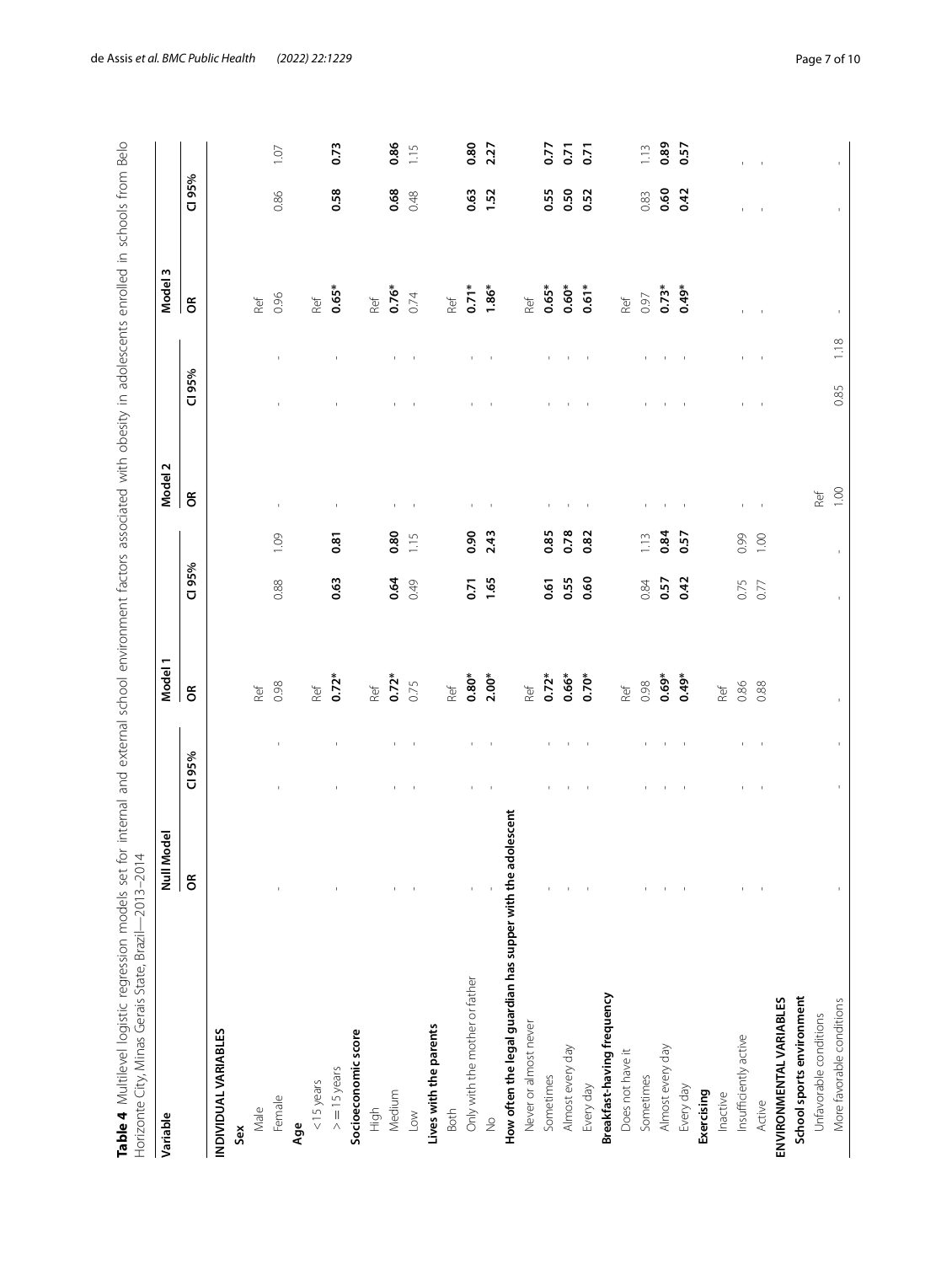| Variable                                                          | Null Model       |        |      | Model 1          |        |      | Model <sub>2</sub> |        |                   | Model 3          |        |               |
|-------------------------------------------------------------------|------------------|--------|------|------------------|--------|------|--------------------|--------|-------------------|------------------|--------|---------------|
|                                                                   | õ                | CI 95% |      | g                | CI 95% |      | g                  | CI 95% |                   | g                | CI 95% |               |
| Vulnerability to health index                                     |                  |        |      |                  |        |      |                    |        |                   |                  |        |               |
| $\leq$                                                            |                  |        |      |                  |        |      | Ref                |        |                   | Ref              |        |               |
| Medium                                                            |                  | ï      |      |                  |        |      | $0.74*$            | 0.63   | 0.88              | 0.99             | 0.86   | 1.15          |
| High and very high                                                |                  |        |      |                  |        |      | $0.66*$            | 0.44   | 0.98              | $0.58*$          | 0.40   | 0.83          |
| Managerial dependence                                             |                  |        |      |                  |        |      |                    |        |                   |                  |        |               |
| Public                                                            |                  |        |      |                  |        |      | Ref                |        |                   | Ref              |        |               |
| Private                                                           |                  |        |      |                  |        |      | $0.61*$            | 0.49   | 0.76              | $0.66*$          | 0.55   | 0.80          |
| Ready-to-eat food shops within the 800 m buffer around the school |                  |        |      |                  |        |      |                    |        |                   |                  |        |               |
| 1st tercile                                                       |                  |        |      |                  |        |      | Ref                |        |                   | Ref              |        |               |
| 2nd tercile                                                       |                  |        |      |                  |        |      | $1.52*$            | 1.29   | 1.80              | $1.24*$          | 1.06   | $\frac{4}{4}$ |
| 3rd tercile                                                       |                  |        |      |                  |        |      | $1.74*$            | 1.38   | 2.17              | $1.44*$          | 1.17   | 1.77          |
| Number of operational drinking fountains                          |                  |        |      |                  |        |      | $0.90*$            | 0.87   | 0.92              | $0.91*$          | 0.89   | 0.93          |
| Intercept                                                         | 0.08             | 0.07   | 0.08 | 0.22             | 0.18   | 0.28 | 0.09               | 0.07   | $\overline{0.11}$ | 0.42             | 0.32   | 0.55          |
| AIC (ICC)                                                         | 13,300.20 (0.07) |        |      | 11,432.64 (0.04) |        |      | 12,479.02 (0.03)   |        |                   | 10,737.15 (0.00) |        |               |

de Assis *et al. BMC Public Health (2022) 22:1229* Page 8 of 10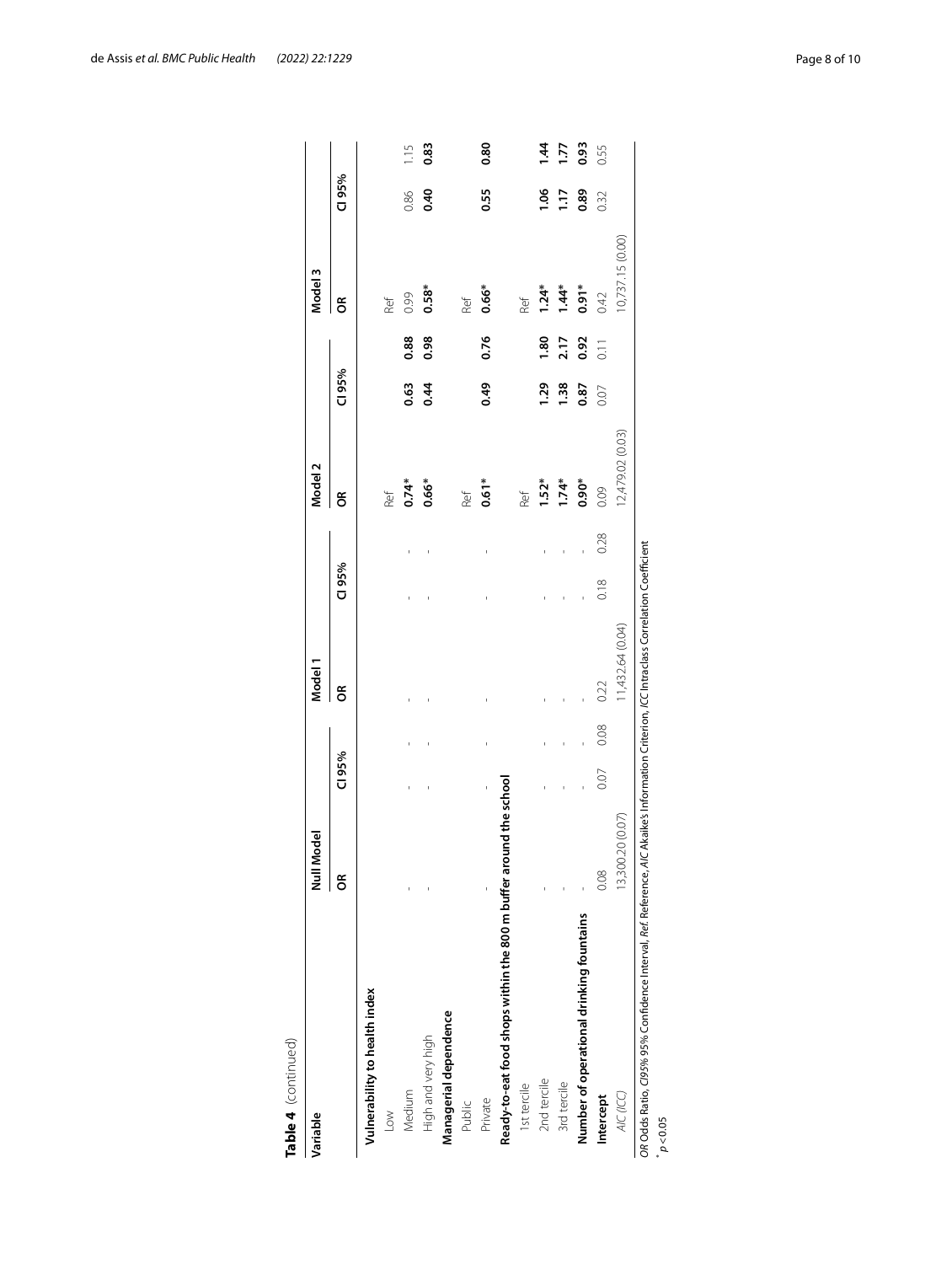commercial establishments selling ultra-processed food in Brazil [[31](#page-9-22)]. An ecological study conducted in Belo Horizonte, Brazil, found the predominance of these establishments around schools [\[9](#page-9-2)], along with restaurants [[9,](#page-9-2) [31](#page-9-22)].

Adolescents likely exposure to an obesogenic food environment close to the place where they spend much of their time can be harmful, since ultra-processed food has strong appeal to adolescents, since they tend to have greater purchasing autonomy than children, mainly when it comes to buying these food types in stores located near schools [[32\]](#page-9-23).

The present study has some limitations; it did not take into account the features of school surroundings, such as the presence of parks, green areas, among others, to encourage sports' practicing; and it did not used food intake data, since information collected at ERICA did not specify consumption location, a fact that made it impossible defning food intake in school environment. The 'breakfast-having' variable was included in the analysis to minimize such limitations, given its importance for the assessed outcome  $[33]$  $[33]$  $[33]$ . This study evaluated a Brazilian capital and it cannot be extrapolated to other metropolises.

## **Conclusion**

Internal and external school food environment aspects such as number of operational drinking fountains and the availability of stores selling ready-to-eat food within the 800 m bufer around the school were associated with obesity in adolescents from a Brazilian metropolis.

#### **Abbreviations**

ERICA: Study on Cardiovascular Risks in Adolescents; IESC: Ethics Committee in Research; UFRJ: Universidade Federal do Rio de Janeiro; PCA: Principal Component Analysis; CNAE: National Classifcation of Economic Activities; VHI: School surroundings' vulnerability to health index; CCEB: Brazilian Economic Classifcation Criteria; KMO: *Kaiser-Mayer-Olkin*; ICC: Intraclass Correlation Coefficient; AIC: Akaike's Information Criterion; STATA: Statistical Software for *professional*; OR: *Odds ratio*.

#### **Acknowledgements**

The authors would like to thank the ERICA Project team, Federal University of Minas Gerais and the Coordination for the Improvement of Higher Education Personnel (CAPES).

#### **Authors' contributions**

MMA and LLM was responsible for research design, analysis, interpretation; MMA, LLM, LHAG, TPRS, NGC, ASC and LLR drafted the manuscript. CFC and TRPRO revised the manuscript. All authors were involved in drafting the article or in critically revising it based on important intellectual content, they all read and approved the fnal version of the manuscript.

## **Funding**

This ERICA study was funded by the National Council for Scientifc and Technological Development (CNPq), Brasília, Brazil (Grant number: 442851/2019–7). The authors thank Conselho Nacional de Desenvolvimento Científco e Tecnológico (43,191,979/2018–9) and Fundação de Amparo à Pesquisa do Estado de Minas Gerais (APQ0321518) for funding this study.

#### **Availability of data and materials**

Datasets used and analyzed during the current study can be provided by the corresponding author on reasonable request.

## **Declarations**

### **Ethics approval and consent to participate**

The study was approved by the Ethics Committee in Research of the institution the central coordination of the study (Instituto de Estudos em Saúde Coletiva /Universidade Federal do Rio de Janeiro) belongs to. The cut-off point set for Belo Horizonte was determined and approved by the Research Ethics Committee of Federal University of Minas Gerais (CAAE: 61,335,316.5.0000.5149; Opinion 3.691.415 and CAAE: 38,003,220.4.0000.5149; Opinion 4.454.467).

Adolescents who agreed to participate in the study have signed the written informed consent form; parents or legal guardians signed the informed consent form for all under-18 participants. Participants' identifcation remained confdential. All procedures performed in studies involving human participants were in compliance with the ethical standards of the institutional research committee, as well as with the 1964 Helsinki declaration and with its up-dated amendments or comparable ethical standards.

#### **Consent for publication**

Not applicable.

#### **Competing interests**

The authors declare no confict of interests.

#### **Author details**

<sup>1</sup>Ph.D in Health Sciences, Medical School, Universidade Federal de Minas Gerais, Belo Horizonte, Brazil. <sup>2</sup> Departamento de Enfermagem Materno Infantil E Saúde Pública, Postdoctoral Fellow, Ph.D in Health Sciences, Child and Adolescent Health. Escola de Enfermagem, Programa de Pós-Graduação Em Enfermagem, Universidade Federal de Minas Gerais, MG, Belo Horizonte, Brazil.<sup>3</sup> Master in Nutrition and Health, Nutrition Department, Universidade Federal de Minas Gerais, Belo Horizonte, Brazil. <sup>4</sup>PPh.D Health Sciences, Grupo de Estudos, Pesquisas e Práticas em Ambiente Alimentar e Saúde – GEPPAAS, Universidade Federal de Minas Gerais, Belo Horizonte, Brazil. <sup>5</sup>Ph.D in Health Sciences, Pontifícia Universidade Católica de Minas Gerais, Belo Horizonte, Brazil. <sup>6</sup>Ph.D in Public Health, Departamento de Medicina Preventiva E Social, Universidade Federal de Minas Gerais, Belo Horizonte, Brazil. <sup>7</sup>Nursing School, Nutrition Department, Belo Horizonte, MG, Brazil, Universidade Federal de Minas Gerais, Avenida Professor Alfredo Balena, 190 (Escola de Enfermagem), Santa Efgênia, MG 30130100 Belo Horizonte, Brasil.

## Received: 8 September 2021 Accepted: 3 June 2022

## **References**

- <span id="page-8-0"></span>1. NCD Risk Factor Collaboration (NCD-RisC). Worldwide trends in bodymass index, underweight, overweight, and obesity from 1975 to 2016: a pooled analysis of 2416 population-based measurement studies in 128·9 million children, adolescents, and adults. Lancet. 2017;390:2627–42. [https://doi.org/10.1016/S0140-6736\(17\)32129-3](https://doi.org/10.1016/S0140-6736(17)32129-3).
- <span id="page-8-1"></span>2. IBGE. Sistema de Vigilância Alimentar e Nutricional. Relatórios Públicos - SISVAN Internet. 2019. p. 1–10. Available from: [https://sisaps.saude.gov.](https://sisaps.saude.gov.br/sisvan/) [br/sisvan/](https://sisaps.saude.gov.br/sisvan/).
- <span id="page-8-2"></span>3. Sahoo K, Sahoo B, Choudhury AK, Sof NY, Kumar R, Bhadoria AS. Childhood obesity: causes and consequences. J Fam Med Prim Care. 2015;4:187–92. <https://doi.org/10.4103/2249-4863.154628>.
- <span id="page-8-3"></span>4. Swinburn B, Egger G, Raza F. Dissecting obesogenic environments: the development and application of a framework for identifying and prioritizing environmental interventions for obesity. Prev Med (Baltim). 1999;29:563–70. [https://doi.org/10.1006/pmed.1999.0585.](https://doi.org/10.1006/pmed.1999.0585)
- 5. Davison KK, Birch LL. Childhood overweight: a contextual model and recommendations for future research. Obes Rev an Off J Int Assoc Study Obes. 2001;2:159–71. [https://doi.org/10.1046/j.1467-789x.2001.00036.x.](https://doi.org/10.1046/j.1467-789x.2001.00036.x)